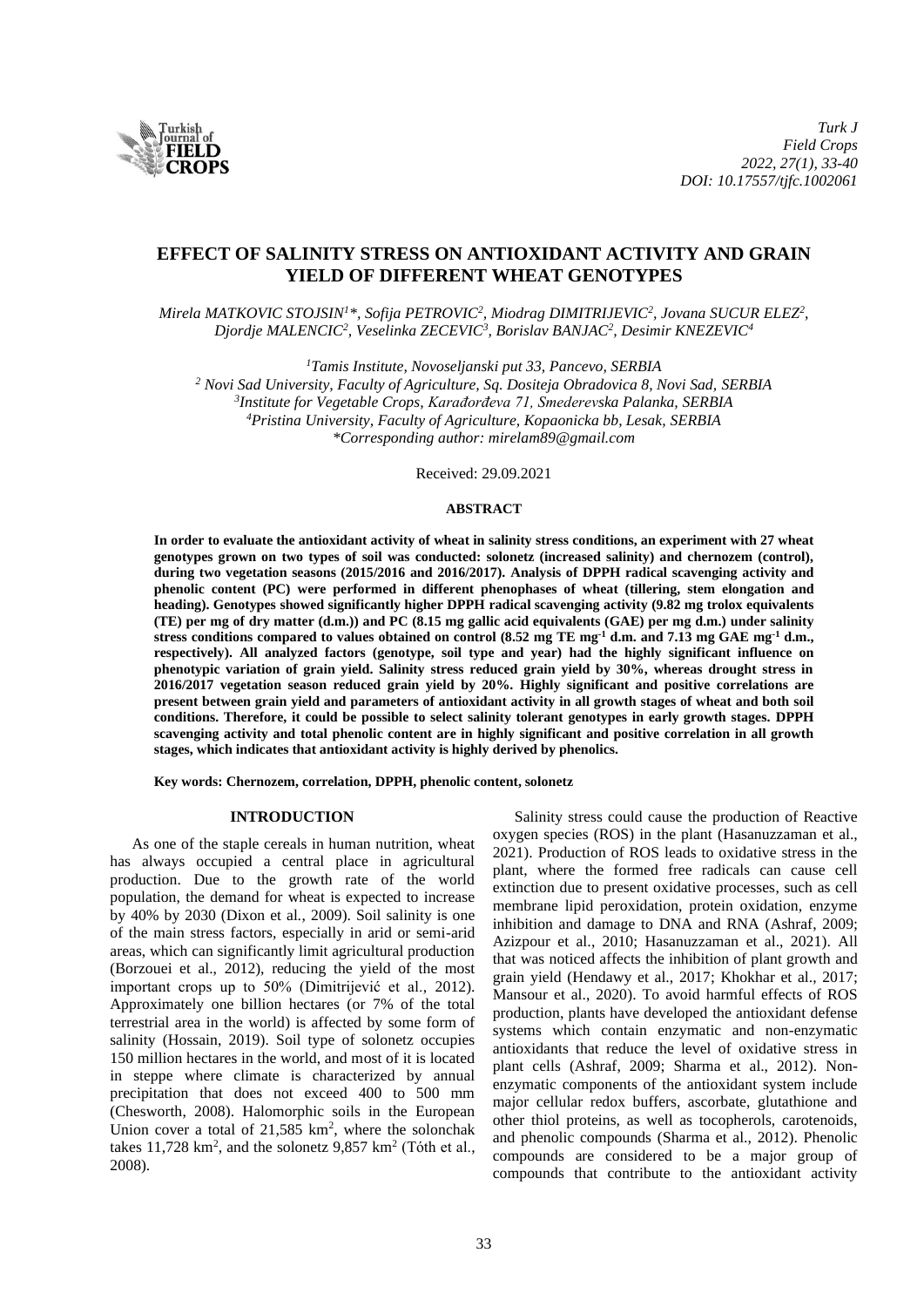(Sytar et al., 2018). Analysing the tolerance of wheat and barley genotypes to salinity based on grain yield is expensive and time-consuming, and therefore it's suggested that evaluation of tolerance to salinity is carried out at the early stages of plant development for these species (El-Hendawy et al., 2011; Turkyilmaz et al., 2011). Results obtained by El-Hendawy et al. (2011), Khayatnezhad and Gholamin (2010) and Turki et al. (2012) showed that wheat in the early stages of vegetative growth was sensitive to salinity stress. In addition, parameters in terms of salinity tolerance measured at early growth stages were correlated with salt tolerance parameters at maturity stage (El-Hendawy et al., 2011; Turki et al. 2012). El-Hendawy et al. (2017) state that the establishment of field trials is of great importance in wheat breeding programs aimed to increase the tolerance to soil salinity.

The aim of this study was to determine the influence of salt stress on grain yield and parameters of antioxidant activity analyzed in different growth stages. Furthermore, the goal is to establish the connection between the antioxidant activity and grain yield in different growth stages of wheat and to investigate the possibility of selecting salt tolerance genotypes at early growth stages.

# **MATERIALS AND METHODS**

## *Experiment design and plant material*

Field experiment was obtained in Randomized Complete Block Design with three replications during 2015/2016 and 2016/2017 vegetation seasons at two localities: Kumane (Banat, Vojvodina, 45.522ºN, 20,195ºE) and Rimski Šančevi (Novi Sad, Bačka, Vojvodina, 45,322ºN, 19,836E). The locality of Kumane was chosen due to solonetz soil type, while locality of Rimski Šančevi, where chernozem soil type was present, was chosen as a control locality. The experimental material consisted of 27 wheat genotypes (*Triticum aestivum* ssp. *vulgare*). The genotypes included in this study (local landrace Banatka, old Hungarian variety Bankut 1205, varieties created at Institute for Field and Vegetable Crops in Novi Sad: Jugoslavija, NS-rana 5, Renesansa and Pesma) were chosen on the basis of previous studies that tested the adaptability of these genotypes to abiotic stress, expressed at the Kumane locality. In order to increase genotypic variability, this research included old and modern varieties of the Centre for Small Grains in Kragujevac, as well as the local landrace Grbljanka grown in Montenegro (Table 1).

| Genotype<br>code | Genotype        | Year of<br>approval | Genotype code   | Genotype    | Year of<br>approval |
|------------------|-----------------|---------------------|-----------------|-------------|---------------------|
| G <sub>1</sub>   | <b>Banatka</b>  | Local landrace      | G15             | Jugoslavija | 1980.               |
| G <sub>2</sub>   | Grbljanka       | Local landrace      | G16             | Oplenka     | 1982.               |
| G <sub>3</sub>   | Bankut 1205     | 1953.               | G17             | Ljubičevka  | 1985.               |
| G4               | Kragujevačka 75 | 1966.               | G18             | Srbijanka   | 1986.               |
| G <sub>5</sub>   | Sumadija        | 1968.               | G19             | Šumadinka   | 1988.               |
| G6               | Kosmajka        | 1971.               | G20             | NS-rana 5   | 1991.               |
| G7               | Gružanka        | 1972.               | G21             | Renesansa   | 1994.               |
| G8               | Morava          | 1972.               | G22             | Pesma       | 1995.               |
| G <sub>9</sub>   | Zastava         | 1973.               | G23             | Aleksandra  | 2007.               |
| G10              | Kragujevačka 56 | 1975.               | G <sub>24</sub> | Perfekta    | 2009.               |
| G11              | Orašanka        | 1976.               | G <sub>25</sub> | Harmonija   | 2012.               |
| G12              | Kragujevačka 58 | 1977.               | G26             | Rujna       | 2013.               |
| G13              | Kragujevačka 78 | 1978.               | G27             | Premija     | 2013.               |
| G14              | Lepenica        | 1980.               |                 |             |                     |

**Table 1.** Wheat genotypes included in investigation

At both soil types, the analyzed genotypes were sown with continuous sowing, where the arrangement of genotypes was organized according to a randomized complete block design. The size of the basic plot was 2 m<sup>2</sup>, the space between rows was 10 cm, and the distance between the plots was 25 cm. The usual agronomic practices for wheat production were applied at both localities. Harvesting was performed at the stage of physiological maturity, when the grain moisture was below 14%. The grain yield was determined by measuring the grain weight per square meter, on each plot, and converting into t ha<sup>-1</sup>.

# *Soil conditions*

Solonetz is an alkaline soil type with high clay content in the subsurface horizon and a high proportion of adsorption of sodium and / or magnesium ions (Tóth et al., 2008). The highest content of adsorbed Na+ was found in Bt,na horizon (13.45 cmol  $kg^{-1}$ ), at a depth of 58 to 85 cm, while the lowest content of adsorbed Na was recorded in the surface layer (0.88 cmol kg-1 ), Belic *et al*. 2014. Due to the high sum of exchangeable cations, and content of clay and exchangeable Na (containing more than 15% of adsorbed Na), as well as the alkalinity (pH>9) in Bt,na horizon, the solonetz is characterized as a soil of unfavorable physical and chemical properties (Belić et al., 2006). On the other hand, chernozem is considered an ideal soil type for agricultural production with a favorable,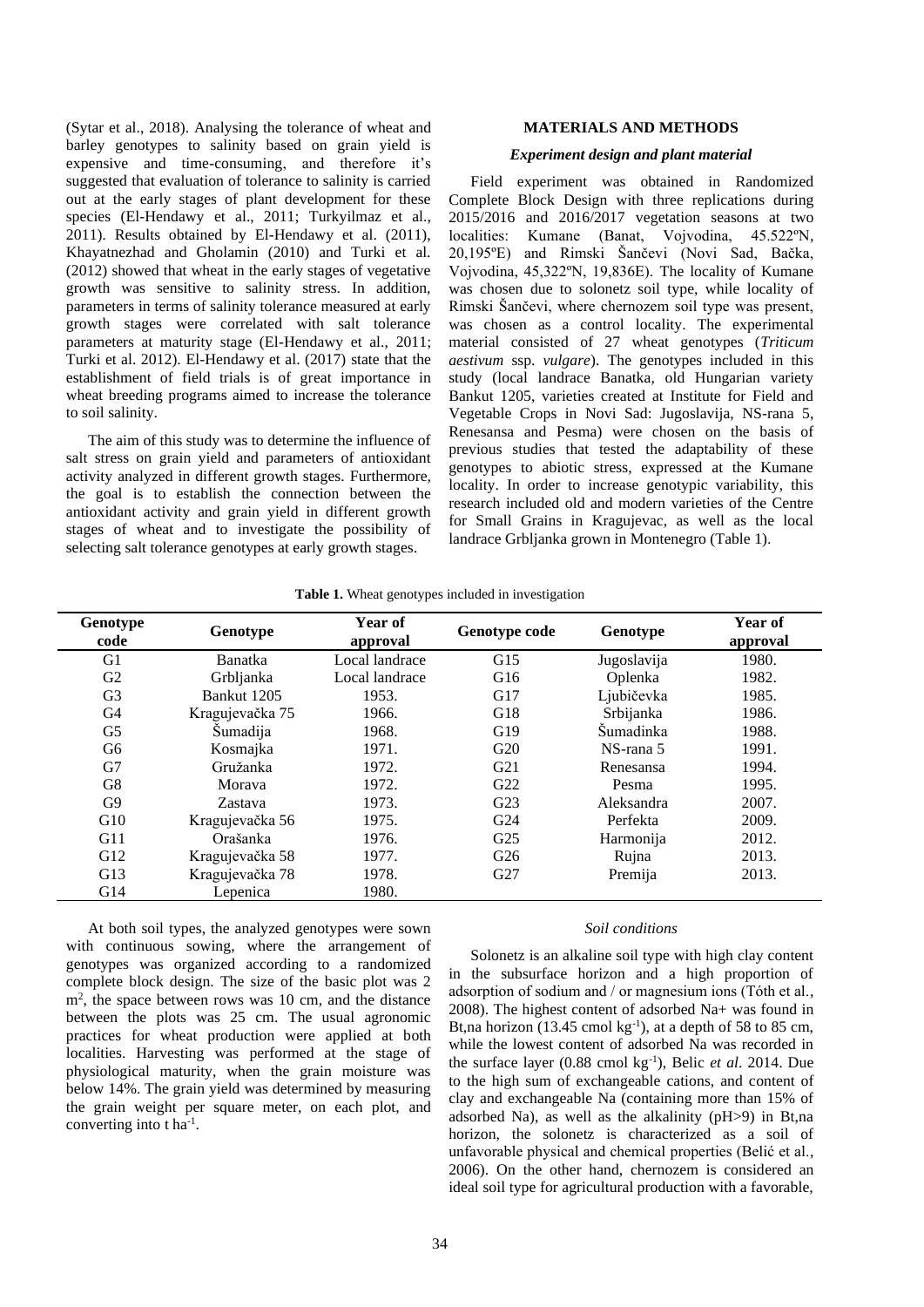loamy, mechanical composition (Miljković, 1996). It is characterized by a good crumbly structure, stable aggregates and good water permeability. Also, it has a sufficient organic matter (3 to 4%) and plant nutrients and is characterized by a favorable water-air and heat regime (Hadžić et al., 2002).

#### *Meteorological conditions*

The mean monthly temperature at both localities (Kumane and Rimski Šančevi) during analyzed vegetation

 $\mathbf{e}$ 

Temperature

vegetation seasons, the average sum of monthly precipitation was higher at the locality of Rimski Šančevi (603 mm in 2015/2016 and 428 mm in 2017/2018), compared to amount of precipitation recorded at locality of Kumane (527.3 mm in 2015/2016 and 289.9 mm in 2016/2017). Warmer weather and small amount of precipitation affected the earlier ripening of plants in the 2016/2017 vegetation season, especially at Kumane locality (RHMZ, 2020), Figure 1.

80

70

60

50

40

 $30$ 

 $20<sup>°</sup>$ 

 $10$ 

Precipitation

seasons (2015/2016 and 2016/2017) was similar. In both







### *Methods to evaluate the antioxidant activity*

The antioxidant activity was analyzed in dry plant material. Sampling of the leaves from whole plant was carried out in three different wheat phenophases: tillering, stem elongation and heading. The average sample was made from each plot.

The plant material (0.2 g) was extracted with 70% acetone (10 mL) during 24 h in a dark. After extraction, the macerate was filtered through a qualitative filter paper. The extracts are stored in a refrigerator at a temperature of a 4°C, during 24h (until use for further analysis).

*Determination of DPPH˙ scavenging activity.* Free radical scavenging ability was measured using the stable DPPH (2.2-diphenyl-1-picrylhydrazine) radical (Lee et al., 1998). Extract (40 μL) was mixed with DPPH reagent (2 mL). The absorbance was measured at 517 nm, using UV/VIS spectrophotometer (Thermo Scientific Evolution 220, USA). Calibration curve was made using trolox as standard. The activity of removing the DPPH radical is expressed in mg equivalents of trolox per g of dry matter (mg TE  $g^{-1}$  d.m.). All measurements were performed in triplicate.

*Determination of phenolic content.* Phenolic content (TPC) of the wheat extract was determined according to the Folin-Ciocalteu method (Hagerman et al., 2000). Plant extract (20 μL) was mixed with 1.8 mL of deionized water, 0.2 mL of 20% sodium carbonate and 0.1 mL of Folin-Ciocalteu reagent, which was previously diluted (1:2) with distilled water. After incubation at room temperature for 30 min, the absorbance of the reaction mixture was measured at 720 nm using an UV/VIS spectrophotometer (Thermo Scientific Evolution 220, USA). The phenolic content was determined using a standard curve with gallic acid  $(0.005$  to  $0.05$  mg ml<sup>-1</sup>). The data were expressed in mg of gallic acid equivalents  $(GAE)$  per g of dry matter (mg  $GAE$  g<sup>-1</sup> d.m.). All measurements were performed in triplicate.

#### *Statistical analysis*

The data obtained in this study were expressed as the mean of triplicate determinations. The analysis of variance was performed, with genotype and environment (phenophase, year and soil type) as fixed effects. All data and means were compared by the LSD test, at  $p<0.01$  and p<0.05 levels of significance (Steel and Torrie, 1980).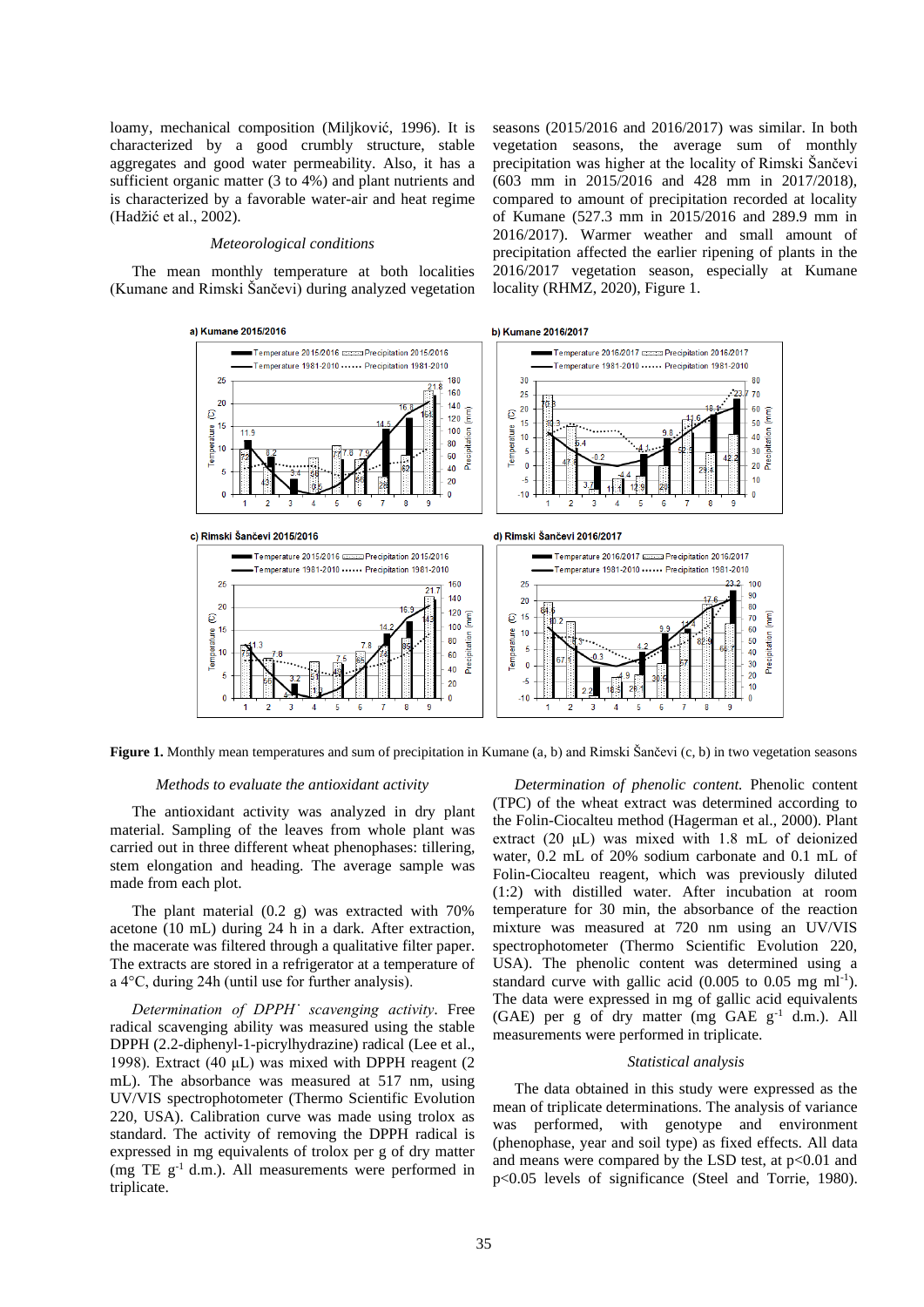Correlations between analyzed characteristics were calculated in each environment and each phenophase and both localities (agro-ecological environments). Statistical analysis was performed using IBM SPSS Statistics 22.0, trial version [\(https://www.ibm.com/analytics/spss-trials\)](https://www.ibm.com/analytics/spss-trials).

### **RESULTS**

## *DPPH• scavenging activity and phenolic content*

DPPH<sup>•</sup> scavenging activity and phenolic content significantly varied under the influence of soil type (Figure 2). In average for both vegetation seasons, the significantly higher  $(p<0.01)$  DPPH<sup> $\cdot$ </sup> scavenging activity and phenolic content was obtained on solonetz (9.82 mg TE  $g^{-1}$  d.m. and 8.15 mg GAE  $g^{-1}$  d.m.) in relation to the

chernozem (8.53 mg TE  $g^{-1}$  d.m. and 7.13 mg GAE  $g^{-1}$ d.m).

Factor of genotype had a significant effect on analyzed parameters. The highest DPPH<sup>•</sup> scavenging activity and phenolic content were examined by the genotypes Orašanka (G11) (13.41 mg TE  $g^{-1}$  d.m, 10.24 mg GAE  $g^{-1}$ d.m.) and Bankut 1205 (G3) (12.71 mg TE  $g^{-1}$  d.m., 12.74 mg GAE g-1 d.m.) when grown on solonetz. On chernozem soil type, the highest DPPH<sup>•</sup> scavenging activity and phenolic content were measured in genotypes Jugoslavija (G15) (12.42 mg TE  $g^{-1}$  d.m., 9.89 mg GAE g  $1$  d.m.), Renesansa (G21) (11.22 mg TE g<sup>-1</sup> d.m., 9.30 mg GAE  $g^{-1}$  d.m.) and Harmonija (G25) (11.22 mg TE  $g^{-1}$ d.m., 9.91 mg GAE  $g^{-1}$  d.m.), Figure 2.



Bars marked with different letters differ significantly at the level of 5%

**Figure 2.** Influence of genotype, soil type and genotype × soil type interaction on variation of DPPH<sup>•</sup> scavenging activity (a) and phenolic content (b)

Factor of year had a dominant effect  $(p<0.01)$  on the variation of DPPH<sup>•</sup> scavenging activity, while the phenolic content was not affected by this factor (p>0.05). In 2016/2017 vegetation season, DPPH<sup>•</sup> scavenging activity was 12.05 mg TE  $g^{-1}$  d.m. and was twice as high as the

value measured in 2015/2016 vegetation season (6.30 mg TE  $g^{-1}$  d.m.), while almost equal values of phenolic content were recorded in both vegetation seasons (Figure 3).



Bars marked with different letters differ significantly at the level of 5% **Figure 3.** Influence of year and genotype  $\times$  year interaction on variation of DPPH<sup>•</sup> scavenging activity (a) and phenolic content (b)

Factor of phenophase had siginificant effect on DPPH<sup>•</sup> scavenging activity and phenolic content variation. The highest DPPH<sup>•</sup> scavenging activity was measured in phenophase of stem elongation (10.87 mg TE  $g^{-1}$  d.m.), while the highest value of phenolic content was recorded in phenophase of heading  $(7.86 \text{ mg } GAE \text{ g}^{-1} \text{ d.m.})$ . Also,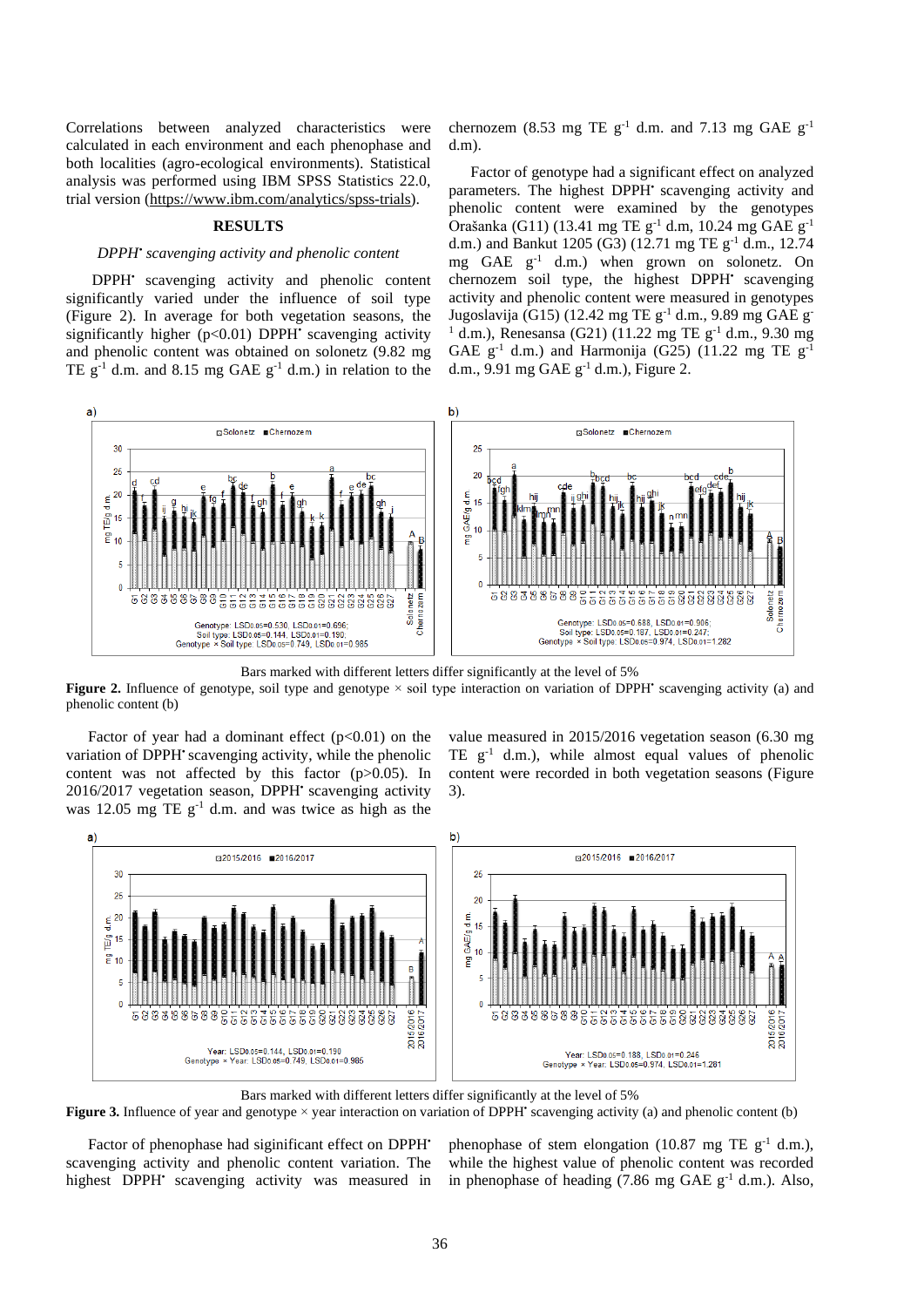interactions of phenophase  $\times$  soil type and phenophase  $\times$ year were statistically significant  $(p<0.01)$  for both analyzed parameters (Figure 4). The highest differences between soil types in measured values of analyzed parameters were observed in phenophase of stem elongation, while the lowest differences were recorded in phenophase of tillering. The highest difference in DPPH<sup>•</sup> scavenging activity between vegetation seasons was established in phenophase of tillering, while the highest difference in phenolic content was observed in phenophase of heading. The DPPH<sup>•</sup> scavenging activity significantly  $(p<0.01)$  varied under the influence of soil type  $\times$  year ineraction, where the difference between soil conditions in DPPH<sup>•</sup> scavenging activity was more pronounced in the 2015/2016 vegetation season. Interaction of soil type  $\times$  year did not significantly  $(p>0.05)$  affect the variation of phenolic content (Figure 4).



Bars marked with different letters differ significantly at the level of 5%

**Figure 4.** Influence of phenophase, phenophase × soil type, phenophase × year (b) and soil type × year on variation of DPPH<sup>•</sup> scavenging activity  $(a, b, c)$  and phenolic content  $(d, e, f)$ 

#### *Grain yield*

The grain yield significantly varied under the influence of genotype, soil type, year and their interactions (Figure 5). The factor of soil type had the highest effect on grain yield variation. The result indicates that salinity led to reduction in grain yield by  $30\%$  (4.5 t ha<sup>-1</sup> on solonetz, 6.6 t ha-1 on chernozem). Similar effect on grain yield variation had factor of year, where grain yield in  $2015/2016$  vegetation season  $(6.2 \text{ t ha}^{-1})$  was significantly higher  $(p<0.01)$  in relation to the grain yield achieved in

 $2016/2017$  vegetation season (4.9 t ha<sup>-1</sup>). Interaction of genotype  $\times$  soil type and genotype  $\times$  year significantly affected the grain yield variation as well. On solonetz, genotype Harmonija achieved the highest grain yield (6.1 t ha<sup>-1</sup>). This genotype had the highest value in 2016/2017 vegetation season, while in 2015/2016 the highest value of grain yield was observed at genotype Jugoslavija (7.1 t ha-<sup>1</sup>). On chernozem soil type, the highest average value of grain yield was found in genotype Renesansa (G21) (8.0 t  $ha^{-1}$ ), Figure 5.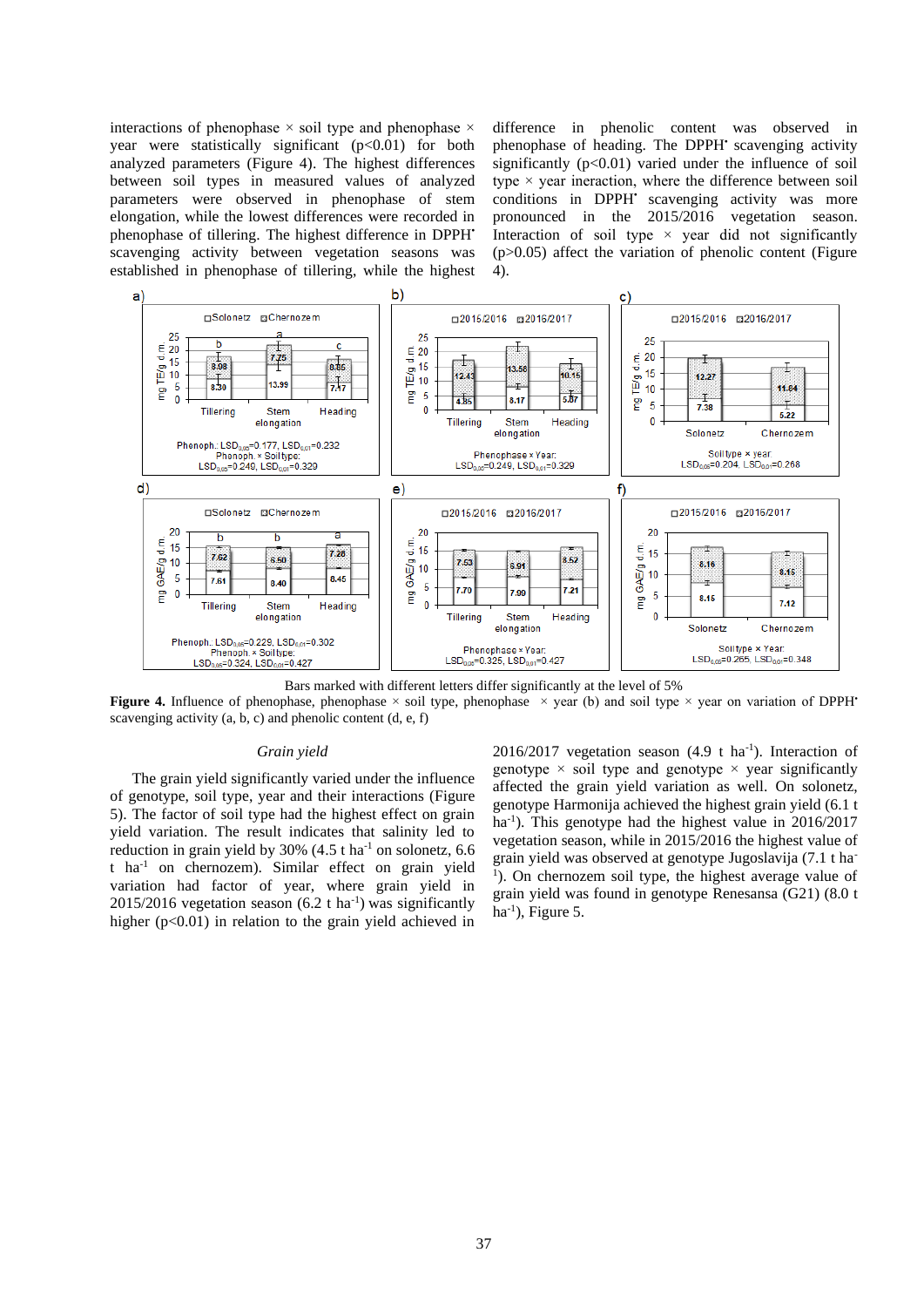

Bars marked with different letters differ significantly at the level of 5% **Figure 5.** Influence of genotype, soil type, genotype × soil type (a) and year, genotype × year (b) on variation of grain yield

# *Correlation between antioxidant activity parameters and grain yield*

In order to analyse the relationship of grain yield and parameters of antioxidant activity, single correlations were conducted for both soil conditions separately during two vegetation seasons (Table 2). The values of grain yield and DPPH scavenging activity were in a significant and positive correlation, in all phenophases and in both soil conditions. On solonetz, the highest value of correlation coefficient between grain yield and DPPH scavenging activity is present in the phenophase of stem elongation  $(0.528^{**})$ , followed by the value in phenophase heading

 $(0.481^{**})$  and tillering  $(0.444^{**})$ . On chernozem, grain yield had the strongest and the most positive correlation with DPPH scavenging activity in phenophase of heading  $(0.633^{**})$ , then in phenophase of stem elongation  $(0.485^{**})$ and in phenophase of tillering (0.329\* ), Table 6. Significant and positive correlations between grain yield and phenolic content were found in all phenophases and on both soil types during two vegetation seasons (Table 2). The highest value of correlation coefficient was observed in stem elongation (0.456\*\* on solonetz and  $0.485$ <sup>\*\*</sup> on chernozem), while the lowest correlation was found in growth stage of tillering (0.383\* on solonetz and 0.322\* on chernozem), Table 2.

**Table 2.** Correlation coefficients between grain yield and parameters of antioxidant activity in three phenophases of wheat genotypes grown on two soil types and two vegetation seasons

| Solonetz        |            | Chernozem       |            | Solonetz                  |            | <b>Chernozem</b>          |            |
|-----------------|------------|-----------------|------------|---------------------------|------------|---------------------------|------------|
| DPPH scavenging | Grain      | DPPH scavenging | Grain      | Phenolic                  | Grain      | Phenolic                  | Grain      |
| activity        | vield      | activity        | vield      | content                   | vield      | content                   | vield      |
| Tillering       | $0.444**$  | Tillering       | $0.329*$   | Tillering                 | $0.383*$   | Tillering                 | $0.322*$   |
| Stem elongation | $0.528**$  | Stem elongation | $0.485***$ | <b>Stem</b><br>elongation | $0.456**$  | <b>Stem</b><br>elongation | $0.485***$ |
| Heading         | $0.481***$ | Heading         | $0.633***$ | Heading                   | $0.423***$ | Heading                   | $0.411***$ |

\*Significant at the p<0.05; \*\*Significant at the  $p<0.01$ 

## **DISCUSSION**

In order to avoid harmful effects of salinity, due to the production of reactive oxygen species (ROS), plants have developed an antioxidant defense system which includes enzymatic and non-enzymatic components. Therefore, changes in the content of antioxidant levels may act as a signal for ROS scavenging processes (Hasanuzzaman et al., 2021). Phenolic compounds are among the main nonenzymatic components of the plant antioxidant system (Ashraf, 2009; Sytar et al., 2018). Accumulation of phenolic compounds could be one of the cellular adaptive mechanisms for scavenging oxygen free radicals during stress (Mohamed and Aly, 2008). The analyzed genotypes showed significantly higher DPPH scavenging activity and phenolic content when grown on high saline soil, such as solonetz, compared to chernozem. Furthmore, the results obtained by Kumar et al. (2017) and Kiani et al.

(2021), confirmed that the salinity significantly increases phenolic content in the wheat plant. Also, salinity stress caused significant increases the DPPH scavenging activity in wheat leaf (Kiani et al., 2021).

The highest share in total variation of DPPH radical scavenging activity had vegetation season.

In the dry 2016/2017 vegetation season, antioxidant activity was twice as high as the antioxidant activity in the more favorable 2015/2016 vegetation season. Sarker and Oba (2012) noted that DPPH radical scavenging activity significantly increased in *Amaranthus tricolor* with the increased of drought stress. The variation in phenol content was mostly influenced by the factor of genotype, while the factor of vegetation season did not have a significant influence. Predominant effect of genotype on the accumulation of total phenolic acid in wheat grains,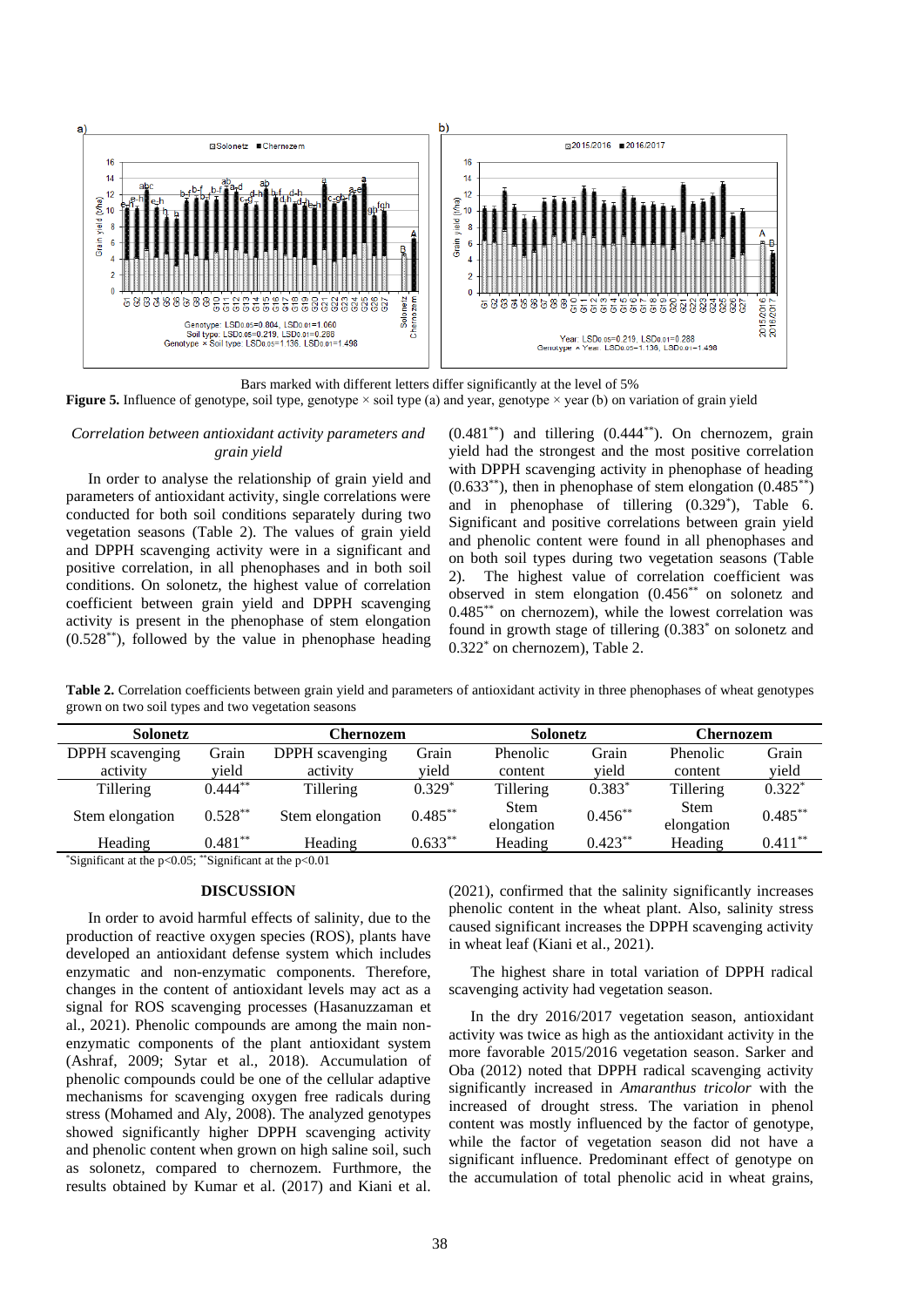under elevated temperatures, was found by Shamloo et al. (2017).

In condition of salinity stress, the highest values of DPPH radical scavenging activity and phenolic content were shown in the leaves of old varieties Bankut 1205 and Orašanka, such as in local landrace Banatka. On the other hand, newer varieties Harmonija, Renesansa and Jugoslavija had the highest DPPH radical scavenging activity and phenolic content on chernozem. Banjac (2015) got similar results at the same locality, on the solonetz soil type, where he stated that the genotype Bankut 1205 had the highest phenolic content in the phenophase of heading and the highest DPPH scavenging activity in the phase of milk maturity. The same author states that the local landrace Banatka was characterized by higher neutralization ability of free DPPH radicals in relation to newer varieties.

Soil salinity significantly reduced the grain yield of the examined genotypes by 30%. This is in accordance to the results obtained by Dimitrijević et al. (2012), where they found that increased soil salinity on solonetz, reduced grain yield by 35 to 50% in relation to yield achieved on nonsaline soil (chernozem). Also, Khokhar et al. (2017), Nadeem et al. (2020) and Mansour et al. (2020) found a significant reduction in wheat grain yield under the influence of salinity stress. Phenolic components are the main group of compounds that contribute to the antioxidant activity of cereals (Zendehbad et al., 2014). Therefore, the difference in antioxidant activity between wheat genotypes may be due to the different composition of the phenolic compounds present.

Parameters of antioxidant activity were in highly significant and positive correlations with grain yield in all analyzed phenophases. Therefore, these antioxidant parameters could be used as selection criteria, even in the early growth stages of plant growth, especially in conditions of high salinity. Similar results have been reported by El-Hendawy et al. (2011), where they found that rank of wheat genotypes for salt tolerance in terms of parameters measured at seedling stages matched with their ranking in terms of grain yield at final harvest. The same authors emphasized that analyzed genotypes were very sensitive to salinity stress at early growth stage, and that it is possible to select salt tolerance of wheat genotypes in seedling stage. Turki et al. (2012) reported similar results, where they found a highly positive correlation between measured parameters in maturity and tillering stage of wheat at high salinity conditions.

## **CONCLUSION**

The analyzed genotypes had a significantly higher values of DPPH scavenging activity and the phenolic content on solonetz soil type (in conditions of increased salinity), compared to the values achieved on chernozem soil type. The old genotypes Bankut 1205, Orašanka and Banatka had the highest antioxidant activity on solonetz, while on chernozem, the highest antioxidant activity was shown by newer genotypes - Harmonija, Renesansa and Jugoslavija. Thus, this shows that even older genotypes can serve as a desirable genetic resource for breeding for salinity tolerance. Also, this is of practical importance for wheat producers in areas of increased soil salinity. Highly significant and positive correlations are present between grain yield and parameters of antioxidant activity measured in all phenophases of wheat. The correlation between grain yield and antioxidant activity in early growth stages indicates that the parameters of antioxidant activity could be used as a selection criteria, especially in stressful conditions due to salinity. The association of phenolic content and the DPPH radical scavenging activity in tested genotypes indicates that phenolic compounds have a large share in the antioxidant activity of wheat.

#### **ACKNOWLEDGEMENTS**

This investigation was supported by Ministry of Education, Science and Technology Development of Republic of Serbia, Project TR 31092.

## **LITERATURE CITED**

- Ashraf, M. 2009. Biotechnological approach of improving plant salt tolerance using antioxidants as markers. Biotechnol. Adv. 27:84-93.
- Azizpour, K., M.R. Shakiba, K.N. Sima, H. Alyari, M. Moghaddam, E. Esfandiari and M. Pessarakli. 2010. Physiological response of spring durum wheat genotypes to salinity. J. Plant. Nutr. 33:859-873.
- Banjac, B. 2015. Yield potential and adaptation of wheat to stressful conditions of solonetzes: doctoral dissertation. Novi Sad: University of Novi Sad, Faculty of Agriculture (in Serbian).
- Belić, M., Lj. Nešić, M. Dimitrijević, S. Petrović and B. Pejić. 2006. The influence of water- physical properties changes of solonetz on the yield and yield components of wheat after phosphogypsum application. In: The natural mineral row materials and possibilities of theirs application in agricultural production and food industry, 165-177. Union of agricultural engineers and technicians of Serbia and Geological Institute, Belgrade, Serbia.
- Belić, M., Lj. Nešić, M. Dimitrijević, S. Petrović, V. Ćirić, S. Pekeč and J. Vasin. 2012. Impact of reclamation practices on the content and qualitative composition of exchangeable base cations of the solonetz soil. Aust. J. Crop. Sci. 6:1471- 1480.
- Belić, M., Lj. Nešić and V. Ćirić. 2014. Types of halomorphic soils. In: Repair of halomorphic soils, ed. M. Manojlović, 12-37. University of Novi Sad, Faculty of Agriculture, Novi Sad, Serbia (in Serbian).
- Borzouei, A., M. Kafi, E. Akbari-Ghogdi and M. Mousavi-Shalmani. 2012. Long term salinity stress in relation to lipid peroxidation, superoxide dismutase activity and proline content of saltsensitive and salt-tolerant wheat cultivars. Chil. J. Agric. Res. 72:476-482.
- Chesworth, W. 2008. Encyclopedia of Earth Sciences Series: Encyclopedia of Soil Science. Dordrecht, NL: Springer.
- Dimitrijević, M., S. Petrović and B. Banjac. 2012. Wheat breeding in abiotic stress conditions of solonetz. Genetika. 44:91-100.
- Dixon, J., H.J. Braun and J. Crouch. 2009. Overview: Transitioning wheat research to serve the future needs of the developing world. In: Wheat facts and futures, eds. J. Dixon,